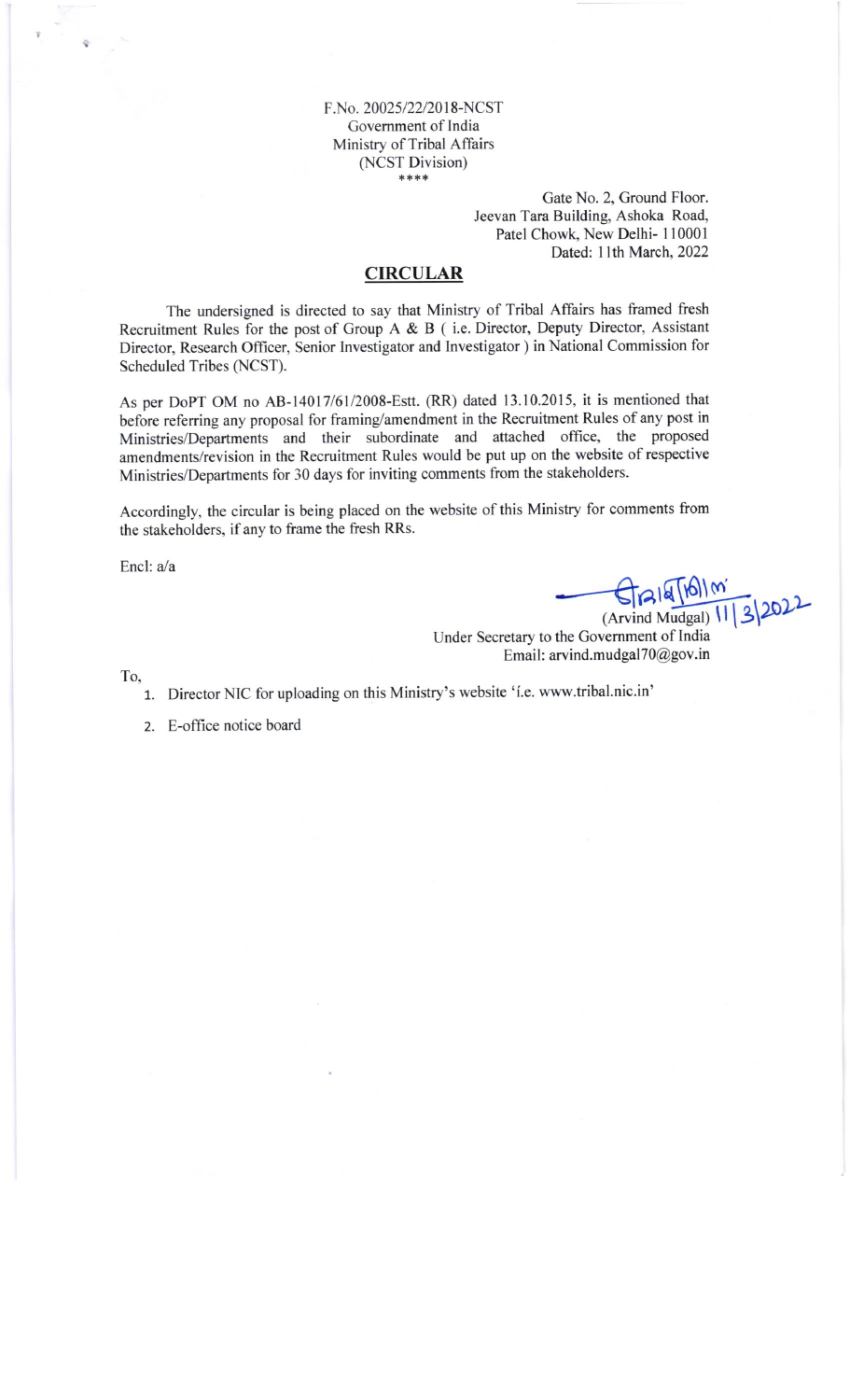#### **MINISTRY OF TRIBAL AFFAIRS NOTIFICATION**

# **New Delhi, the …………. 2021**

**G.S.R.** In exercise of the power conferred by the proviso to Article 309 of the Constitution, and in supersession of the Ministry of Social Justice and Empowerment, the National Commission for Scheduled Castes and the National Commission for Scheduled Tribes (Director, Deputy Director and Assistant Director) Group 'A' Post Recruitment Rules 2018 and the National Commission for Scheduled Castes and the National Commission for Scheduled Tribes (Research Officer, Senior Investigator and Investigator) Group 'B' Post Recruitment Rules, 2018,except in respects of things done or omitted to be done before such supersession, the President hereby makes the following rules regulating the method of recruitment to the post of **Director, Deputy Director, Assistant Director, Research Officer, Senior Investigator and Investigator** belonging to the National Commission for Scheduled Tribes and the Ministry of Tribal Affairs, namely:-

**1. Short title and commencement:-** (1) Ministry of Tribal Affairs, the National Commission for Scheduled Tribes **Group 'A'** and **Group 'B'** Posts Recruitment Rules, 2021. They shall come into force on the date of their publication in the Official Gazette.

**2. Application:** -These rules shall apply to posts specified in column (1) of the Schedule annexed to these Rules.

**3. Number of post, classification and level in pay matrix or pay scale:-**The number of the said posts, their classification and the level in the pay matrix as pay scale attached thereto shall be as specified in columns (2) to (4) of the said Schedule.

**4. Method of recruitment, age-limit and qualifications**, **etc.:-**The method of recruitment, age-limit, qualifications and other matters relating to the said posts shall be as specified in columns (5) to (13) of the said Schedule.

## **5. Disqualification.-** No person-:

- (a) Who has entered into or contracted a marriage with a person having a spouse living; or
- (b) Who having a spouse living, has entered into or contracted a marriage with any person, shall be eligible for appointment to any of the said posts:

Provided that the Central Government may, if satisfied, that such marriage is permissible under the personal law applicable to such person and the other party to the marriage and that there are other grounds for so doing, -exempt any person from the operation of this rule.

**6. Power to relax**:-Where the Central Government is of the opinion that it is necessary or expedient so to do, it may by order, for reasons to be recorded in writing and in consultation with the Union Public Service Commission, relax any of the provisions of these rules with respect to any class or category of persons.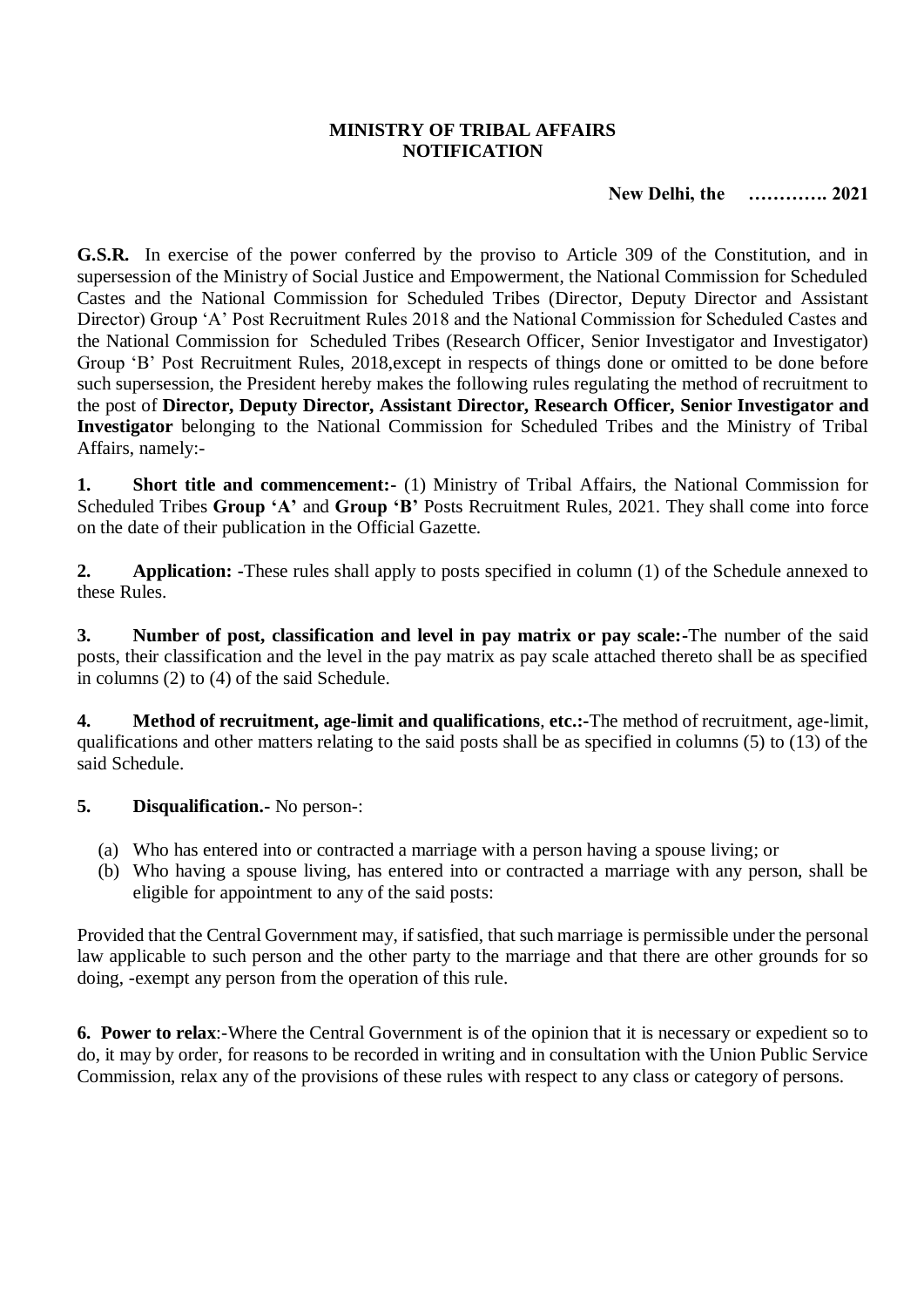**7**. **Saving: -**Nothing in these Rules shall affect reservation, relaxation of age-limit and other concessions required to be provided for the Scheduled Castes, the Scheduled Tribes, and other special categories of persons in accordance with the orders issued by the Central Government from time to time in this regard.

### **SCHEDULE**

| Name of<br>post. | <b>of</b><br><b>Number</b><br>post. | <b>Classification.</b> | Level in pay<br>matrix or pay<br>scale. | Whether<br>selection<br>non<br>0r<br>selection<br>post. | Age-limit<br>for<br>direct<br>recruits. |
|------------------|-------------------------------------|------------------------|-----------------------------------------|---------------------------------------------------------|-----------------------------------------|
| $\left(1\right)$ | (2)                                 | 3)                     | (4)                                     | (5)                                                     | (6)                                     |
| Director.        | 04(2021)                            | <b>General Central</b> | Level 12 in                             | Selection.                                              | Not applicable.                         |
|                  | *subject<br>to                      | Service                | the pay matrix                          |                                                         |                                         |
|                  | variation                           | Group 'A'              | (Rs 78800-                              |                                                         |                                         |
|                  | depending<br><sub>on</sub>          | Gazetted, Non-         | 209200)                                 |                                                         |                                         |
|                  | workload.                           | ministerial            |                                         |                                                         |                                         |

| direct recruits. | Educational and other Whether age and educational Period of probation, if any.<br>qualifications required for qualifications prescribed for direct<br>recruits will apply in the case of<br>promotees. |                 |
|------------------|--------------------------------------------------------------------------------------------------------------------------------------------------------------------------------------------------------|-----------------|
|                  |                                                                                                                                                                                                        | J.              |
| Not Applicable.  | Not Applicable.                                                                                                                                                                                        | Not Applicable. |

| Method of recruitment whether<br>by direct recruitment or by<br>promotion or by deputation/<br>absorption and percentage of<br>vacancies to be filled by various<br>methods. | In case of recruitment by promotion or deputation/<br>absorption, grades from which<br>promotion<br><b>or</b><br>deputation/absorption to be made.                                                                                                                                      |  |
|------------------------------------------------------------------------------------------------------------------------------------------------------------------------------|-----------------------------------------------------------------------------------------------------------------------------------------------------------------------------------------------------------------------------------------------------------------------------------------|--|
| (10)                                                                                                                                                                         | (11)                                                                                                                                                                                                                                                                                    |  |
| Fifty percent by promotion failing<br>which by deputation (including<br>short-term contract) and                                                                             | <b>Promotion:</b><br>Deputy Director with five years regular service in the grade in                                                                                                                                                                                                    |  |
| fifty percent by deputation;                                                                                                                                                 | level 11 in the pay matrix $(Rs. 67700-208700)$ and having<br>successfully completed the specified training of five working<br>days duration conducted by the Department.                                                                                                               |  |
|                                                                                                                                                                              | <b>Deputation:</b> (Including short-term contract):                                                                                                                                                                                                                                     |  |
|                                                                                                                                                                              | Officers under the Central Government or State Governments<br>or Union Territory Administrations or Universities or<br>recognised research institutions or public sector undertakings<br>-Government<br>Semi<br>autonomous,<br>statutory<br><sub>or</sub><br>$\alpha$<br>organisations- |  |
|                                                                                                                                                                              | (a) (i)holding analogous post on regular basis in the parent<br>cadre or department; or                                                                                                                                                                                                 |  |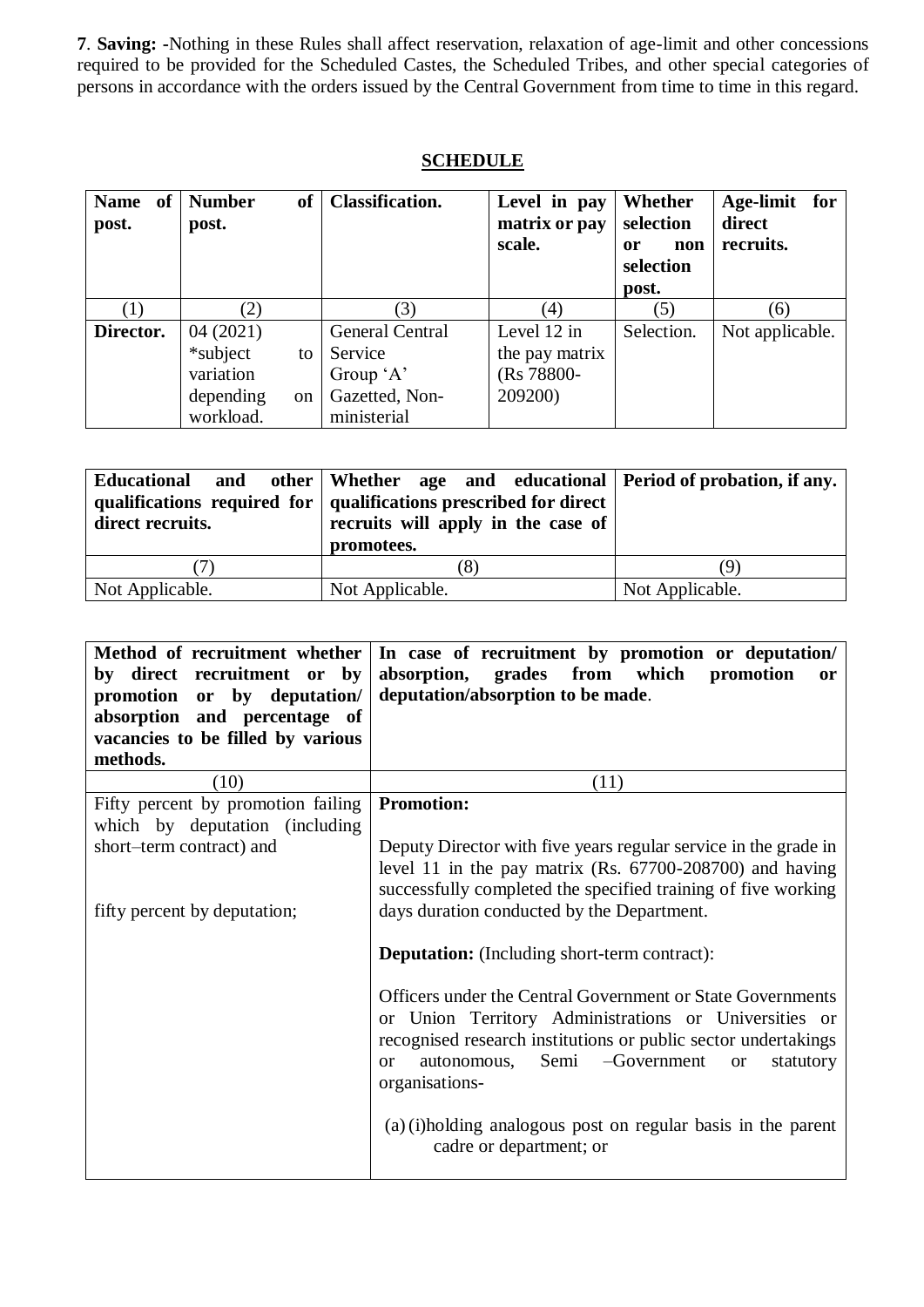| (ii) with five years' service in the grade rendered after<br>appointment thereto on a regular basis in the posts in<br>level 11 in the pay matrix (Rs. $67700 - 208700$ ) in the<br>parent cadre or department; and                                                                    |
|----------------------------------------------------------------------------------------------------------------------------------------------------------------------------------------------------------------------------------------------------------------------------------------|
| (b) possessing the educational qualifications and experience<br>as under:                                                                                                                                                                                                              |
| (i)<br><b>Essential</b><br>Master's Degree of a recognised University or<br>institution in Social Work or Sociology or Economics<br>or Anthropology or Social Anthropology or Applied<br>Statistics or Psychology or<br>Anthropology or<br>Geography or Mathematics (with Statistics). |
| (ii)<br><b>Desirable</b><br>Eight years experience of conducting survey or<br>research in the field of social welfare including<br>analysis of data and preparation of the reports.                                                                                                    |
| Note 1: Period of deputation (including short term contract) in<br>another ex-cadre post held immediately preceding this<br>appointment in the same or some other organisation or<br>department of the Central Government shall ordinarily not to<br>exceed four years.                |
| Note 2: The maximum age-limit for appointment by<br>deputation (including short term contract) shall be not<br>exceeding fifty-six years as on the closing date of receipt or<br>applications.                                                                                         |

| If a DPC exists, what is its composition:        | Circumstances in which Union Public         |
|--------------------------------------------------|---------------------------------------------|
|                                                  | Service Commission to be consulted in       |
|                                                  | making recruitment                          |
| (12)                                             | (13)                                        |
| 1. Group 'A' Departmental Promotion Committee    | Consultation with Union Public Service      |
| (For considering promotion) consisting of :-     | Commission necessary while appointing an    |
|                                                  | officer on deputation (including short term |
| Chairman or Member, Union Public Service<br>(a)  | Contract)                                   |
| Commission- Chairman;                            |                                             |
| (b) Joint Secretary, Ministry of Tribal Affairs, |                                             |
| Member;                                          |                                             |
| (c) Joint Secretary, National Commission<br>for  |                                             |
| Scheduled Tribes- Member.                        |                                             |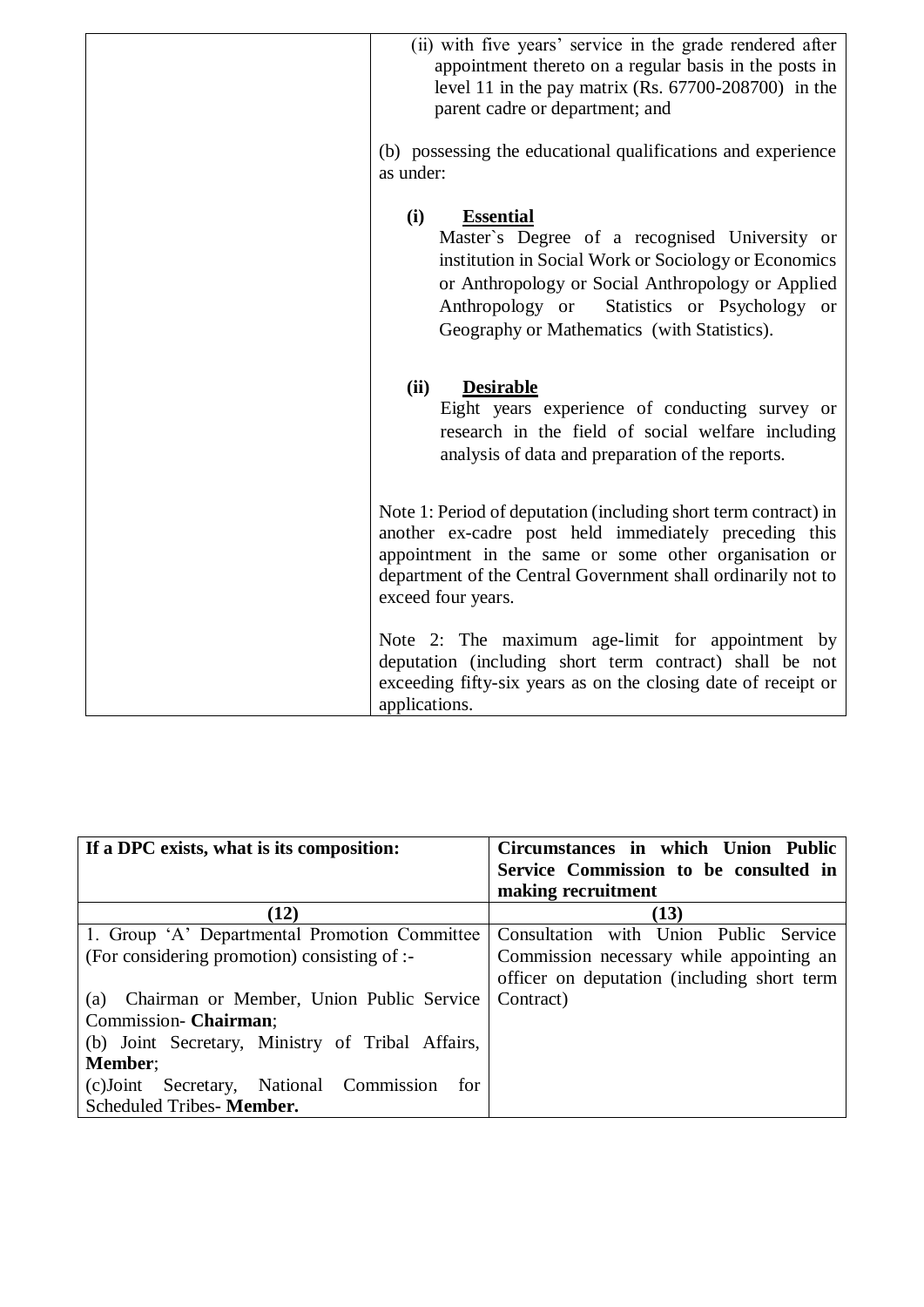| <b>Name</b><br>of <sub>1</sub> | Number of post. | <b>Classification.</b> | Level in pay   | Whether          | Age-limit     |
|--------------------------------|-----------------|------------------------|----------------|------------------|---------------|
| post.                          |                 |                        | matrix or pay  | selection or non | direct<br>for |
|                                |                 |                        | scale.         | selection post.  | recruits.     |
| (1)                            | (2)             | (3)                    | (4)            | (5)              | (6)           |
| Deputy                         | $2*(2021)$      | <b>General Central</b> | Level- $11$ in | Selection.       | <b>Not</b>    |
| Director.                      | *Subject to     | Service Group          | the pay matrix |                  | applicable.   |
|                                | variation       | 'A' Gazetted,          | (Rs. 67700-    |                  |               |
|                                | depending on    | Non-ministerial        | 208700)        |                  |               |
|                                | workload.       |                        |                |                  |               |

| Educational and other Whether<br>direct recruits. | age and educational Period of probation, if<br>qualifications required for $\vert$ qualifications prescribed for direct $\vert$ any.<br>recruits will apply in the case of<br>promotees. |                 |
|---------------------------------------------------|------------------------------------------------------------------------------------------------------------------------------------------------------------------------------------------|-----------------|
| ' / 1                                             | (8)                                                                                                                                                                                      | g,              |
| Not applicable.                                   | Not applicable.                                                                                                                                                                          | Not applicable. |

| Method of recruitment whether by         | In case of recruitment by promotion or deputation/                            |
|------------------------------------------|-------------------------------------------------------------------------------|
| direct recruitment or by promotion or    | absorption, grades from which promotion<br><b>or</b>                          |
| deputation/<br>absorption<br>and<br>by   | deputation/absorption to be made.                                             |
| percentage of vacancies to be filled by  |                                                                               |
| various methods.                         |                                                                               |
| (10)                                     | (11)                                                                          |
| Hundred per cent by promotion failing    | <b>Promotion:</b>                                                             |
| which by deputation including short-term |                                                                               |
| contract.                                | Assistant Director in level 10 in the pay matrix (Rs.                         |
|                                          | 56100-177500) with five years regular service and                             |
|                                          | having successfully completed the specified training of                       |
|                                          | five working days duration conducted by the Department.                       |
|                                          |                                                                               |
|                                          | <b>Deputation</b> (including short –term contract):                           |
|                                          | Officers under the Central Government or Sate                                 |
|                                          | Governments or Union territory Administration or                              |
|                                          | Universities or recognised research institutions or public                    |
|                                          | sector undertaking or autonomous, semi- Government or                         |
|                                          | statutory organizations-                                                      |
|                                          |                                                                               |
|                                          | (a) (i) holding analogous posts on regular basis in the                       |
|                                          | parent cadre or department; or                                                |
|                                          |                                                                               |
|                                          | with five years' service in the grade rendered after<br>(ii)                  |
|                                          | appointment thereto on a regular basis in level 10                            |
|                                          | in the pay matrix $(Rs.56100-177500/-)$ in the                                |
|                                          | parent cadre or department; or                                                |
|                                          |                                                                               |
|                                          | (iii) with eight years' service in the grade rendered after                   |
|                                          | appointment thereto on a regular basis in level 8                             |
|                                          | in the pay matrix $(Rs.47600-151100/-)$ in the<br>parent cadre or department; |
|                                          |                                                                               |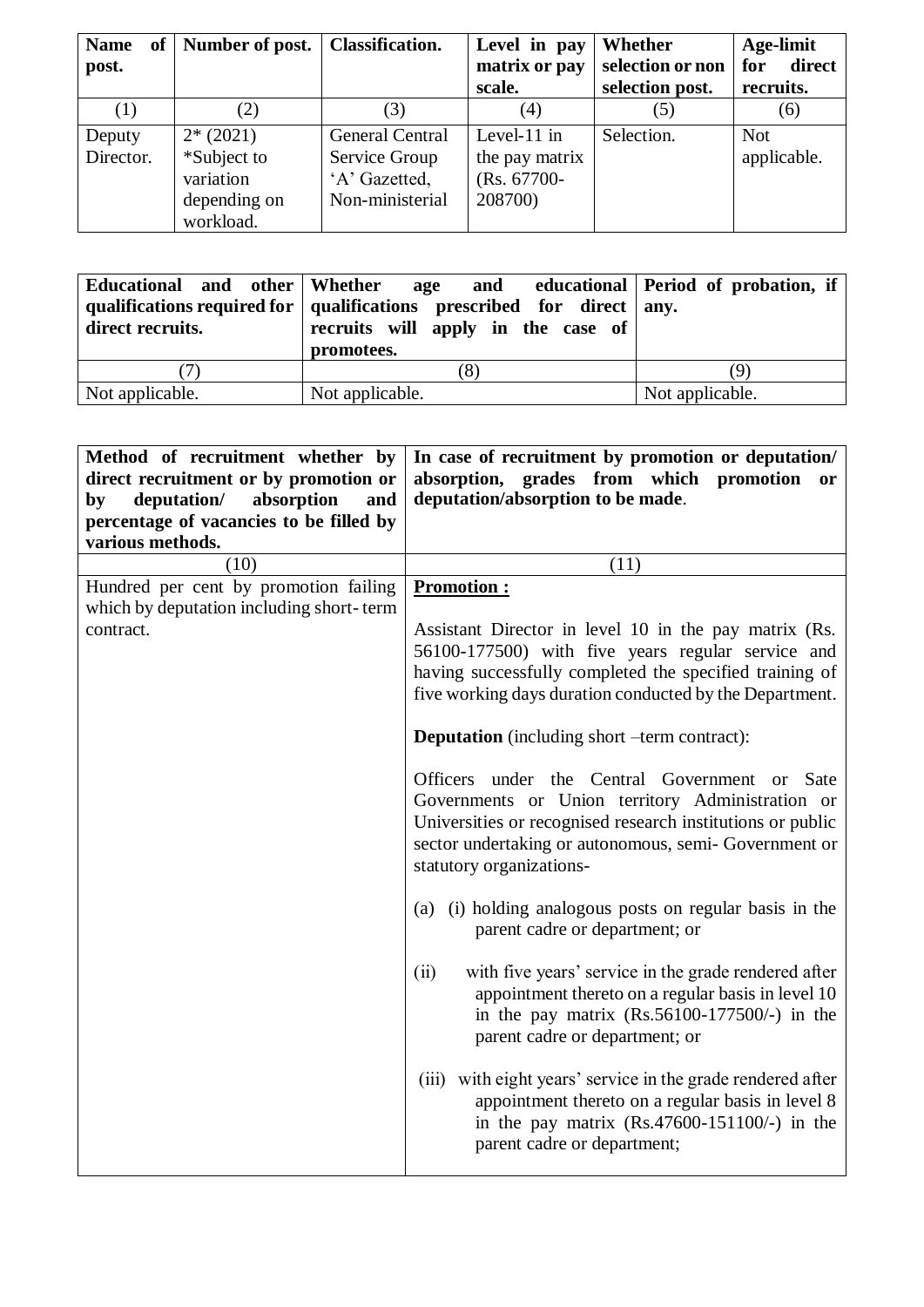| (b)possessing the educational qualifications<br>and<br>experience as under:                                                                                                                                                                                               |
|---------------------------------------------------------------------------------------------------------------------------------------------------------------------------------------------------------------------------------------------------------------------------|
| (i) Essential<br>Master's degree of a recognised University or<br>institution in Social Work or Sociology or Economics<br>or Anthropology or Social Anthropology or Applied<br>Anthropology or Statistics or Psychology or<br>Geography or Mathematics (with Statistics); |
| (ii) Desirable                                                                                                                                                                                                                                                            |
| Five years experience of conducting survey or<br>research in the field of social welfare including<br>analysis of data and preparation of the reports.                                                                                                                    |
| Note 1: Period of deputation (including short term<br>contract) in another ex-cadre post held immediately<br>preceding this appointment in the same or some other<br>organisation or department of the Central Government<br>shall ordinarily not to exceed four years.   |
| Note 2: The Maximum age-limit for appointment by<br>deputation (including short term contract) shall be not<br>exceeding fifty-six years as on the closing date of receipt<br>of applications.                                                                            |

| If a DPC exists, what is its composition:            | Circumstances in which<br>Union Public                    |
|------------------------------------------------------|-----------------------------------------------------------|
|                                                      | Service Commission to be consulted in                     |
|                                                      | making recruitment                                        |
| (12)                                                 | (13)                                                      |
| 1. Group 'A' Departmental Promotion Committee        | Union<br>Consultation<br>Public<br>with<br><b>Service</b> |
| (For considering promotion) consisting of :-         | Commission is not necessary while appointing              |
|                                                      | an officer on deputation (including short term            |
| Joint Secretary, Ministry of Tribal Affairs -<br>(a) | Contract)                                                 |
| Chairman;                                            |                                                           |
| (b) Joint Secretary, National Commission for         |                                                           |
| Scheduled Tribes - Member;                           |                                                           |
| (c) Deputy Secretary/Director, Ministry of Tribal    |                                                           |
| Affairs - Member.                                    |                                                           |

| post      | post        | Name of   Number of   Classification | Level in<br>pay<br>matrix<br>pay<br><sub>or</sub><br>scale | Whether<br>selection<br>non<br>or<br>selection<br>post | Age-limit for direct recruits |
|-----------|-------------|--------------------------------------|------------------------------------------------------------|--------------------------------------------------------|-------------------------------|
|           | (2)         | (3)                                  | (4)                                                        | (5)                                                    | (6)                           |
| Assistant | $5*(2021)$  | General Central   Level-10           |                                                            | Selection                                              | Not Applicable                |
| Director. | *Subject to | Service Group                        | in the pay                                                 |                                                        |                               |
|           | variation   | Gazetted,<br>$\Delta$                | matrix                                                     |                                                        |                               |
|           | depending   | Non-ministerial                      | (Rs.                                                       |                                                        |                               |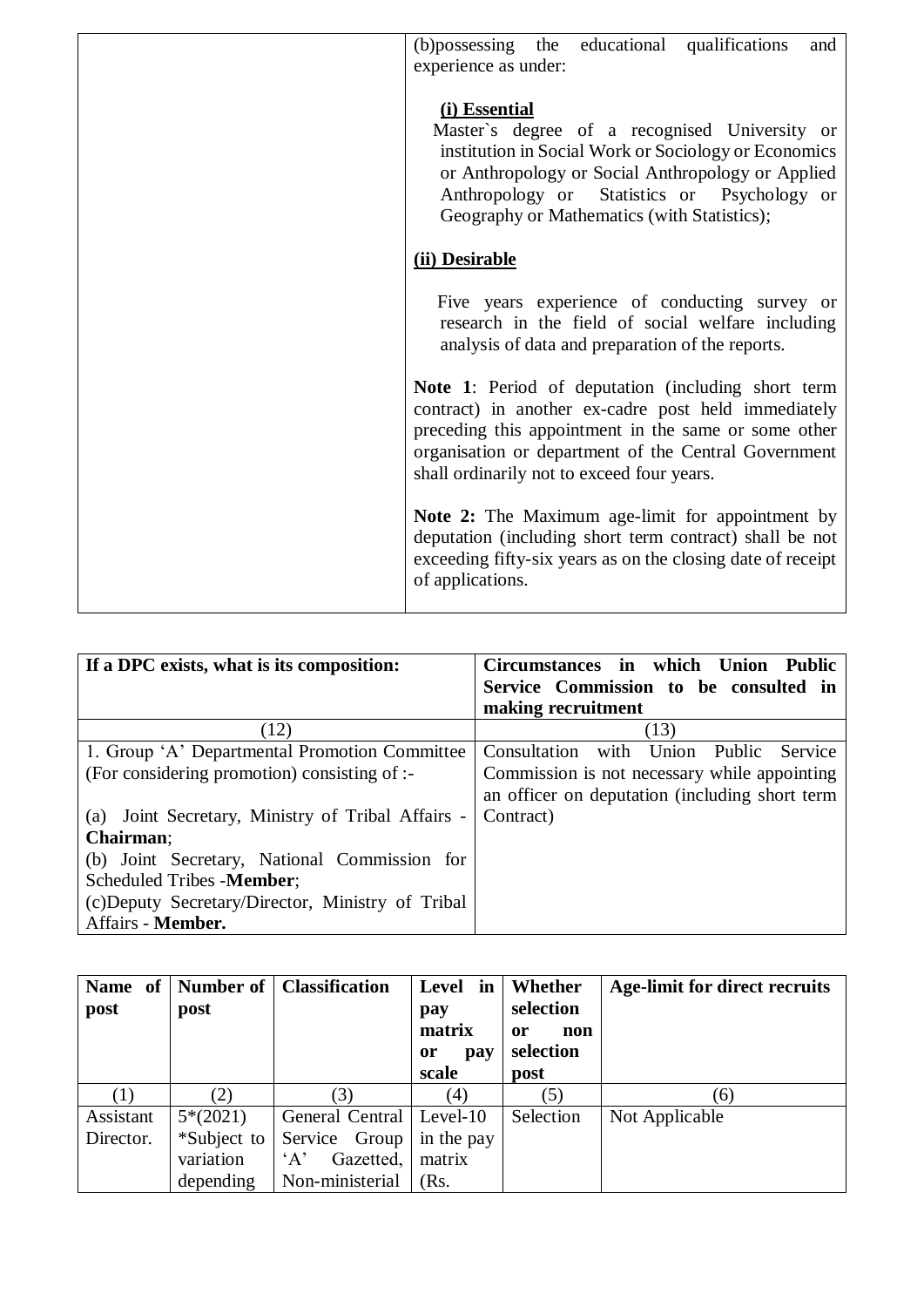| on         | 56100-  |  |  |
|------------|---------|--|--|
| workload.  | 177500) |  |  |
| $(NCST=5)$ |         |  |  |

| Educational and other qualifications required for Whether<br>direct recruits. | age<br>educational qualifications   probation,<br>prescribed for direct if any.<br>recruits will apply in the<br>case of promotees. | and Period of            |
|-------------------------------------------------------------------------------|-------------------------------------------------------------------------------------------------------------------------------------|--------------------------|
|                                                                               | (8)                                                                                                                                 |                          |
| Not applicable                                                                | No.                                                                                                                                 | <b>Not</b><br>applicable |

| Method of recruitment whether by          | In case of recruitment by promotion or deputation/                                                                                                                                                                                                                             |
|-------------------------------------------|--------------------------------------------------------------------------------------------------------------------------------------------------------------------------------------------------------------------------------------------------------------------------------|
| direct recruitment or by promotion or     | absorption, grades from which promotion<br><sub>or</sub>                                                                                                                                                                                                                       |
| deputation/<br>absorption<br>and<br>by    | deputation/absorption to be made.                                                                                                                                                                                                                                              |
| percentage of vacancies to be filled by   |                                                                                                                                                                                                                                                                                |
| various methods.                          |                                                                                                                                                                                                                                                                                |
| (10)                                      | (11)                                                                                                                                                                                                                                                                           |
| Sixty Percent by promotion failing which  | <b>Promotion:</b>                                                                                                                                                                                                                                                              |
| by deputation including<br>short-term     |                                                                                                                                                                                                                                                                                |
| contract and forty percent by deputation. | Research Officer with two years regular service in level 8<br>in the pay matrix (Rs. 47600-151100) and having<br>successfully completed the specified training of five<br>working days duration conducted by the Department.                                                   |
|                                           | <b>Deputation</b> (Including Short-term Contract):                                                                                                                                                                                                                             |
|                                           | Officers under the Central Government<br><b>State</b><br><sub>or</sub><br>Government or Union territory Administration or<br>Universities or recognised research institutions or public<br>sector undertakings or autonomous, semi - Government or<br>statutory organizations- |
|                                           | (a) (i) holding analogous posts on regular basis in the<br>parent cadre or department; or                                                                                                                                                                                      |
|                                           | (ii) with two years' service in the grade rendered after<br>appointment thereto on a regular basis in level 8 in<br>the pay matrix $(Rs.47600-151100/-)$ in the parent<br>cadre or department;                                                                                 |
|                                           | (b) possessing the educational qualifications<br>and<br>experience as under:                                                                                                                                                                                                   |
|                                           | <b>Essential:</b><br>(i)<br>Master's Degree of a recognised University or<br>Institution in Social work or Sociology or<br>Economics<br>Anthropology<br>Social<br><b>or</b><br><b>or</b><br>Anthropology or Applied Anthropology or                                            |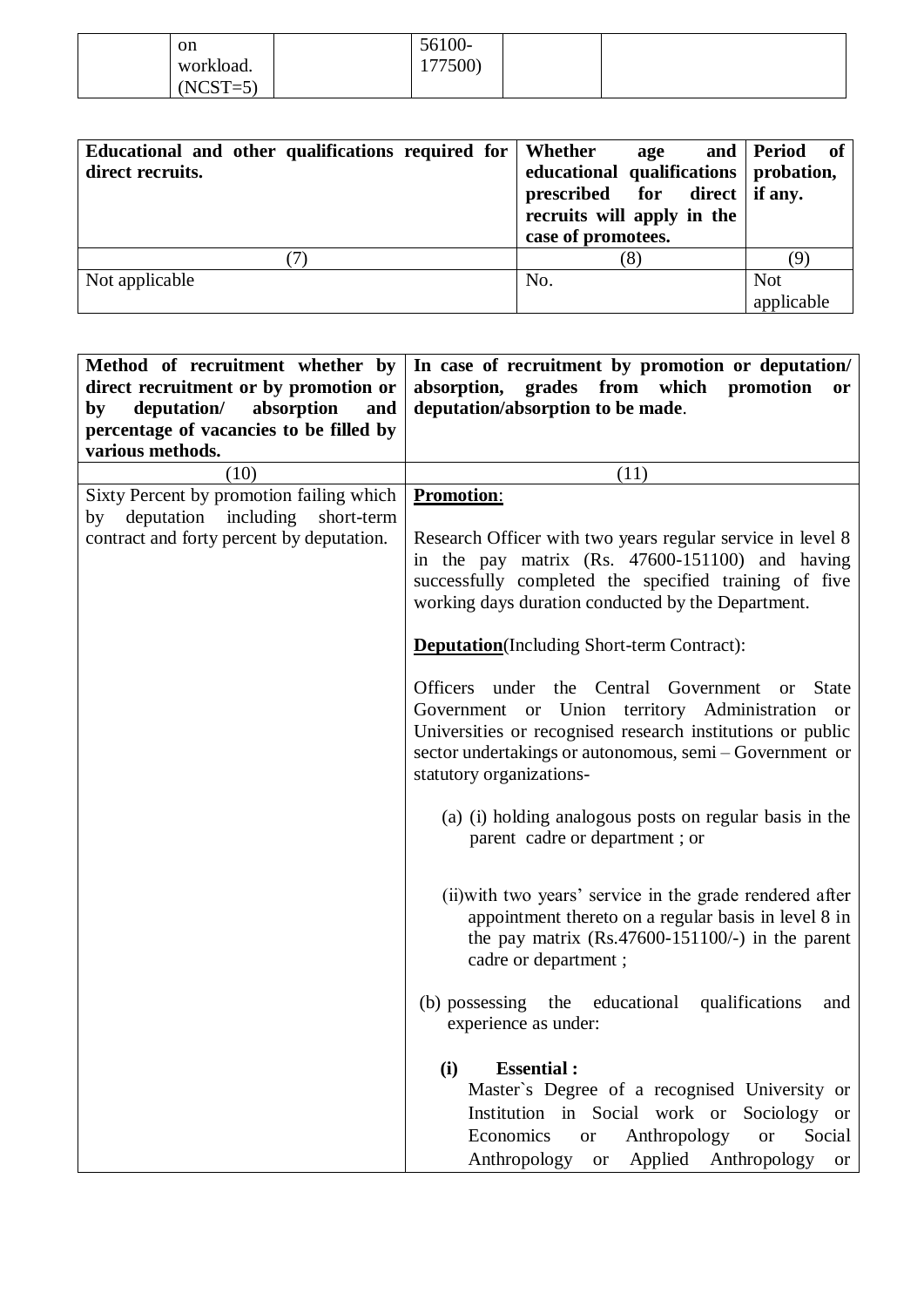| Statistics or Psychology or Geography<br><sub>or</sub><br>Mathematics (with Statistics).                                                                                                                                                                                 |
|--------------------------------------------------------------------------------------------------------------------------------------------------------------------------------------------------------------------------------------------------------------------------|
| (ii)<br><b>Desirable</b><br>Two years experience of conducting survey or<br>research in the field of social welfare including<br>analysis data and preparation of the reports.                                                                                           |
| Note 1: Period of deputation (including short term<br>contract) in another ex-cadre post held immediately<br>preceding this appointment in the same or some other<br>organisation or department of the Central Government shall<br>ordinarily not to exceed three years. |
| Note 2: The Maximum age-limit for appointment by<br>deputation (including short-term contract) shall not exceed<br>fifty-six years as on the closing date of receipt of<br>applications.                                                                                 |

| If a DPC exists, what is its composition.                       | Circumstances in which Union           |
|-----------------------------------------------------------------|----------------------------------------|
|                                                                 | <b>Public Service Commission to be</b> |
|                                                                 | consulted in making recruitment        |
| (12)                                                            | (13)                                   |
| Group 'A' Departmental Promotion Committee (for considering     | Consultation with Union Public         |
| promotion) consisting of :-                                     | Service Commission necessary on        |
|                                                                 | each occasion.                         |
| (a) Chairman or Member, Union Public Service Commission-        |                                        |
| Chairman;                                                       |                                        |
| (b) Joint Secretary, Ministry of Tribal Affairs - <b>Member</b> |                                        |
| (c) Joint Secretary, National Commission for Scheduled Tribes - |                                        |
| Member.                                                         |                                        |
|                                                                 |                                        |
| Group 'A' Department Confirmation<br>Committee<br>(for          |                                        |
| considering confirmation ) consisting of :-                     |                                        |
|                                                                 |                                        |
| (a) Joint Secretary, Ministry or Tribal Affairs – Chairman;     |                                        |
| (b) Director or Deputy Secretary, National Commission for       |                                        |
| Scheduled Tribes - <b>Member</b> ;                              |                                        |
| (c) Director or Deputy Secretary Ministry of Tribal Affairs-    |                                        |
| Member.                                                         |                                        |

| post. | Name of   Number of post.   Classification. | Level in the Whether<br>pay matrix | selection post or<br><b>Non-selection</b><br>post. | $Age - limit$<br>for direct<br>recruits |
|-------|---------------------------------------------|------------------------------------|----------------------------------------------------|-----------------------------------------|
|       |                                             | 4)                                 |                                                    | (6)                                     |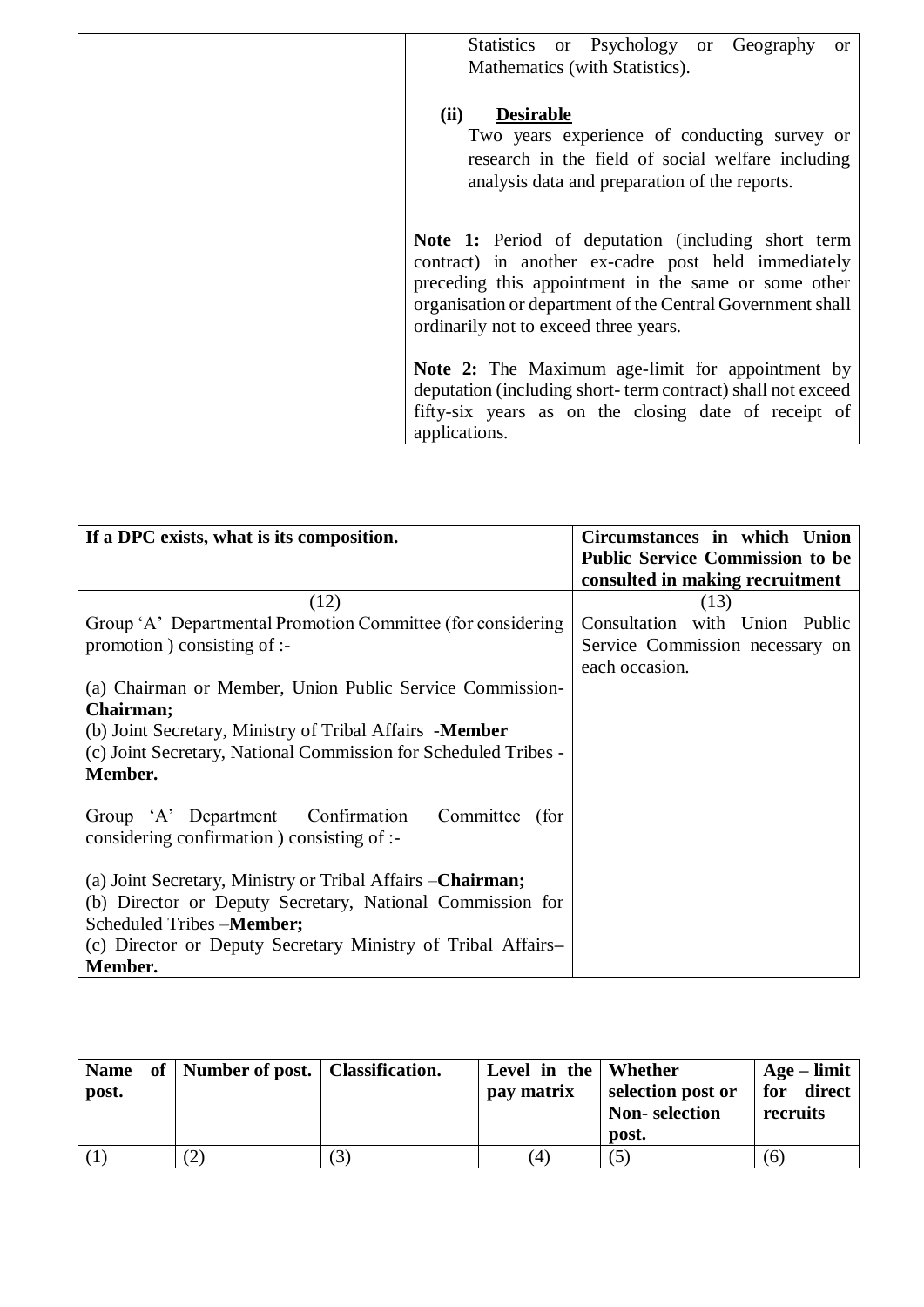| Research | $6*(2021)$     | <b>General Central</b> | Level-8        | Selection | <b>Not</b> |
|----------|----------------|------------------------|----------------|-----------|------------|
| Officer. | *Subject to    | Service, Group         | 47600-<br>(Rs. |           | applicable |
|          | variation      | 'B', 'Gazetted'        | $151100/-$     |           |            |
|          | depending upon | Non-Ministerial        |                |           |            |
|          | workload       |                        |                |           |            |

| <b>Educational</b><br>and<br>qualifications<br>required<br>direct recruits. | other   Whether age and educational   Period of probation, if any.<br>for qualifications prescribed for<br>direct recruits will apply in the<br>case of promotees. |                |
|-----------------------------------------------------------------------------|--------------------------------------------------------------------------------------------------------------------------------------------------------------------|----------------|
|                                                                             |                                                                                                                                                                    |                |
| Not applicable                                                              | Not applicable                                                                                                                                                     | Not applicable |

| Method of recruitment whether by direct      | In case of recruitment by promotion or deputation or                                                                                         |
|----------------------------------------------|----------------------------------------------------------------------------------------------------------------------------------------------|
| recruitment or by promotion or by            | absorption, grades from which promotion or                                                                                                   |
| deputation or absorption and percentage      | deputation or absorption to be made.                                                                                                         |
| of the vacancies to be filled by various     |                                                                                                                                              |
| methods                                      |                                                                                                                                              |
| (10)                                         | (11)                                                                                                                                         |
| Sixty Percent by promotion failing which by  | <b>Promotion:</b>                                                                                                                            |
| deputation including short-term contract and |                                                                                                                                              |
| forty percent by deputation.                 | Senior Investigator in Level 7 in the pay matrix (Rs.                                                                                        |
|                                              | 44900-142400) with two years regular service and                                                                                             |
|                                              | having successfully completed the specified training of                                                                                      |
|                                              | five working days duration by the Department.                                                                                                |
|                                              |                                                                                                                                              |
|                                              |                                                                                                                                              |
|                                              | <b>Deputation</b> (Including short-term contract)                                                                                            |
|                                              | Officers of the Central Government, State Government,                                                                                        |
|                                              | Union territories, universities, recognized research                                                                                         |
|                                              | institutions, public sector undertakings, autonomous, or                                                                                     |
|                                              | statutory organizations:                                                                                                                     |
|                                              |                                                                                                                                              |
|                                              | (a) (i) holding analogous post on regular basis in the                                                                                       |
|                                              | parent cadre or department; or                                                                                                               |
|                                              | (ii) with two years' service in the grade rendered                                                                                           |
|                                              | after appointment thereto on a regular basis in                                                                                              |
|                                              | level 7 in the pay matrix $(44900 - 142400)$ in the                                                                                          |
|                                              | parent cadre or department; and                                                                                                              |
|                                              |                                                                                                                                              |
|                                              | (b) Possessing the educational qualification, and                                                                                            |
|                                              | experience as under: $-$                                                                                                                     |
|                                              |                                                                                                                                              |
|                                              | (i)<br><b>Essential</b>                                                                                                                      |
|                                              | Master's degree of a recognized university or Institution                                                                                    |
|                                              | in Social Work or Sociology or Economics or                                                                                                  |
|                                              |                                                                                                                                              |
|                                              |                                                                                                                                              |
|                                              | Anthropology or Social Anthropology or Applied<br>Anthropology or statistics or Psychology or Geography<br>or Mathematics (with Statistics); |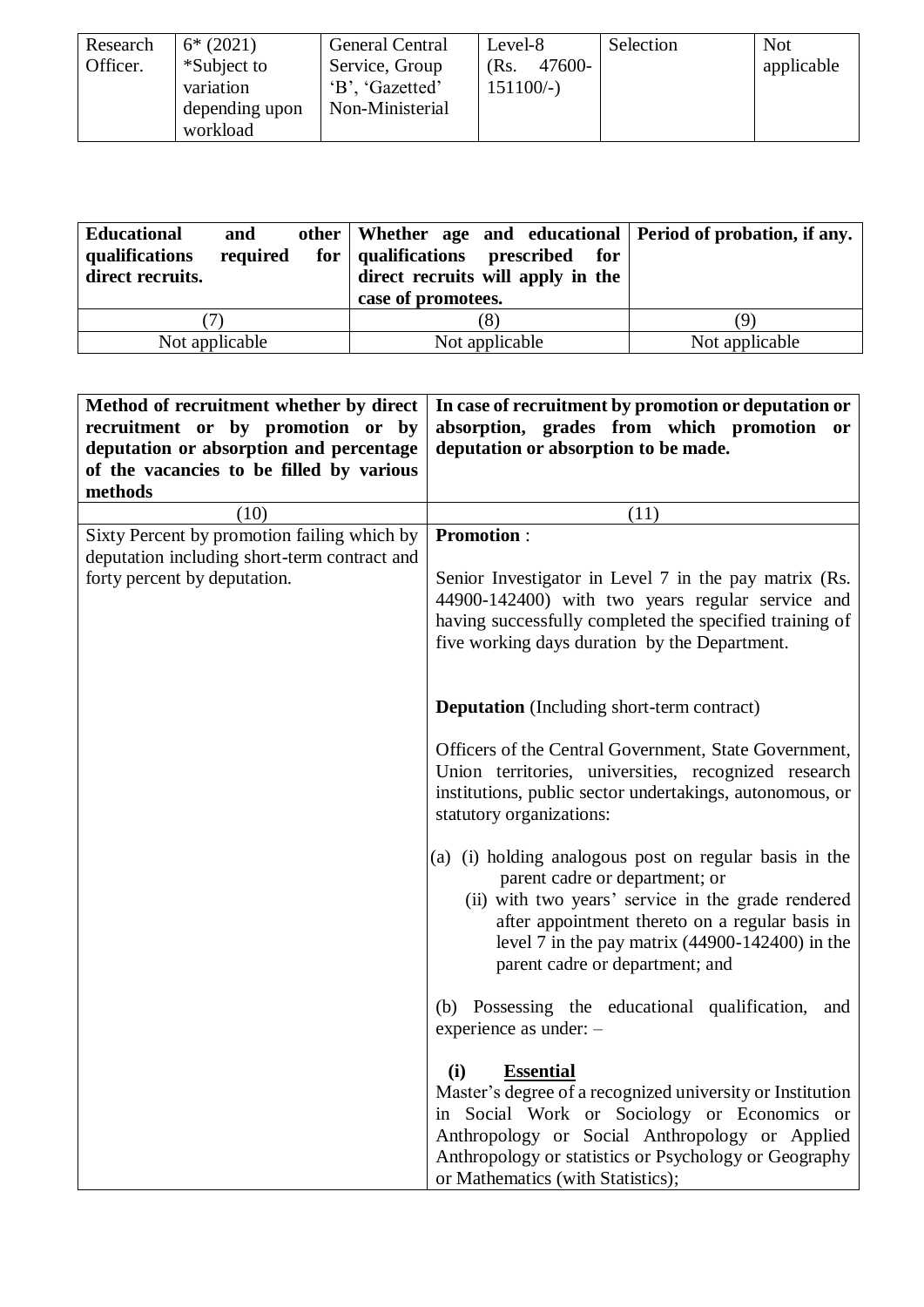| (ii)<br><b>Desirable</b><br>Two years' experience of conducting survey or<br>research in the field of social welfare including<br>analysis of data and preparation of the reports.                                                                                                  |
|-------------------------------------------------------------------------------------------------------------------------------------------------------------------------------------------------------------------------------------------------------------------------------------|
| <b>Note 1:</b> Period of deputation (including short $-$ term<br>contract) in another ex-cadre post held immediately<br>preceding this appointment in the same or some other<br>organization or department of the Central Government<br>shall ordinarily not to exceed three years. |
| <b>Note 2 :</b> The maximum age-limit for appointment by<br>deputation (including short term contract) shall be not<br>exceeding fifty-six years as on the closing date of receipt<br>of applications.                                                                              |

| If a Departmental Promotion Committee exists, what is             | <b>Circumstances in which Union Public</b>    |
|-------------------------------------------------------------------|-----------------------------------------------|
| its composition:                                                  | Service Commission to be consulted            |
|                                                                   | in making recruitment.                        |
| (12)                                                              | (13)                                          |
| Departmental Promotion Committee<br>$\mathbf{B}$<br>(for<br>Group | <b>Consultation with Union Public Service</b> |
| considering promotion) consisting of:-                            | while<br>Commission necessary                 |
|                                                                   | appointing an officer on Deputation           |
| (i) Director / Deputy Secretary, National Commission for          | (Including short – term contract).            |
| Scheduled Tribes - Chairman                                       |                                               |
|                                                                   |                                               |
| (ii) Under Secretary, National Commission for Scheduled           |                                               |
| Tribes-Member                                                     |                                               |
|                                                                   |                                               |
| (iii)Under Secretary, Ministry of Tribal Affairs – <b>Member</b>  |                                               |
|                                                                   |                                               |

| <b>of</b><br><b>Name</b><br>post | <b>of</b><br><b>Number</b><br>post | <b>Classification</b> | Level in the<br>pay matrix | <b>Whether</b><br>selection post<br>or Non- | for<br>limit<br>Age<br>—<br>direct recruits |
|----------------------------------|------------------------------------|-----------------------|----------------------------|---------------------------------------------|---------------------------------------------|
|                                  |                                    |                       |                            | selection post                              |                                             |
| (1)                              | (2)                                | 3)                    | (4)                        | (5)                                         | (6)                                         |
| Senior                           | $8*(2021)$                         | General Central       | Level-7                    | Selection                                   | Not applicable                              |
| Investigator                     | *Subject<br>to                     | Service, Group        | $(Rs.44900 -$              |                                             |                                             |
|                                  | variation                          | $B$ , 'Non-           | 142400)                    |                                             |                                             |
|                                  | depending                          | Gazetted' Non-        |                            |                                             |                                             |
|                                  | upon                               | Ministerial.          |                            |                                             |                                             |
|                                  | workload.                          |                       |                            |                                             |                                             |

| Educational and other qualifications   Whether |                            | age |        | and   Period of probation, if any. |
|------------------------------------------------|----------------------------|-----|--------|------------------------------------|
| required for direct recruits.                  | educational qualifications |     |        |                                    |
|                                                | prescribed for             |     | direct |                                    |
|                                                | recruits will apply in the |     |        |                                    |
|                                                | case of promotees.         |     |        |                                    |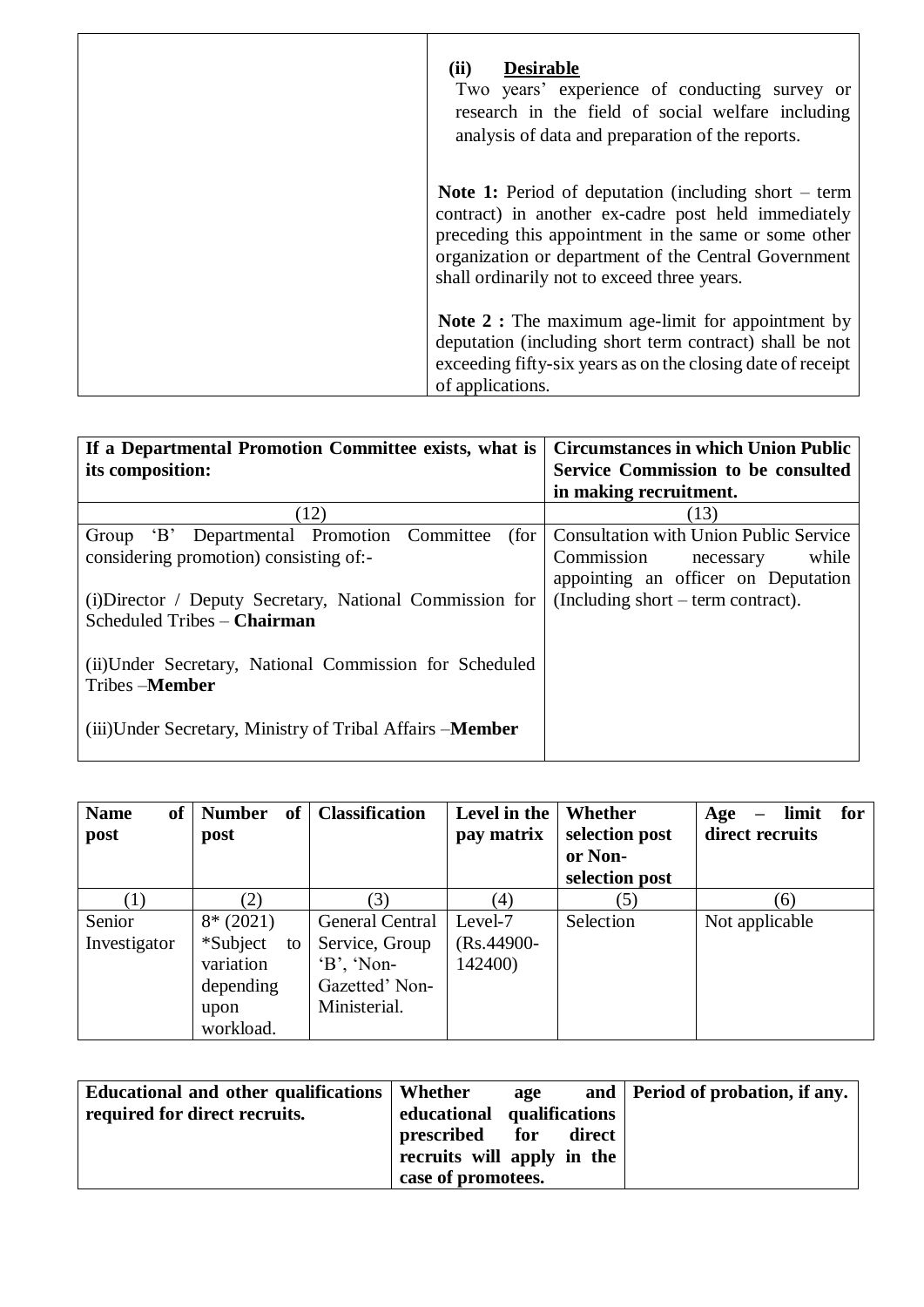|                          | ∼       | $\sim$               |
|--------------------------|---------|----------------------|
| Not app<br>cable<br>,,,, | N<br>,, | :able<br>11 U U<br>ա |

| Method of recruitment whether by direct<br>recruitment or by promotion or by<br>deputation or absorption and percentage<br>of the vacancies to be filled by various<br>methods | In case of recruitment by promotion or deputation<br>or absorption, grades from which promotion or<br>deputation or absorption to be made.                                                                                                                                                                                                                                                                                                                                                                                                                                                                                                                                                                                                                                                                                                                                                                                                                                                                                                                                                                                                                                                                                                                                                                                                                                              |
|--------------------------------------------------------------------------------------------------------------------------------------------------------------------------------|-----------------------------------------------------------------------------------------------------------------------------------------------------------------------------------------------------------------------------------------------------------------------------------------------------------------------------------------------------------------------------------------------------------------------------------------------------------------------------------------------------------------------------------------------------------------------------------------------------------------------------------------------------------------------------------------------------------------------------------------------------------------------------------------------------------------------------------------------------------------------------------------------------------------------------------------------------------------------------------------------------------------------------------------------------------------------------------------------------------------------------------------------------------------------------------------------------------------------------------------------------------------------------------------------------------------------------------------------------------------------------------------|
| (10)                                                                                                                                                                           | (11)                                                                                                                                                                                                                                                                                                                                                                                                                                                                                                                                                                                                                                                                                                                                                                                                                                                                                                                                                                                                                                                                                                                                                                                                                                                                                                                                                                                    |
| Sixty Percent by promotion failing which by<br>deputation including short-term contract and<br>forty percent by deputation.                                                    | <b>Promotion</b><br>Investigator in Level 6 in the pay matrix (Rs.35400-<br>112400/-) with five years regular service and having<br>successfully completed the specified training of five<br>working days duration conducted by the Department.<br><b>Deputation</b> (including Short-term Contract):<br>Officers under the Central Government or<br><b>State</b><br>Government or Union territory or universities or<br>recognised research institutions or public<br>sector<br>undertakings<br>autonomous,<br>statutory<br><b>or</b><br><b>or</b><br>organizations-<br>(a) (i) holding analogous posts on regular basis in the<br>parent cadre or department; or<br>(ii) with five years' service in the grade rendered<br>after appointment thereto on a regular basis in<br>level 6 in the pay matrix $(Rs.35400-112400)$<br>in the parent cadre or department; and<br>possessing the educational qualification and<br>(b)<br>experience as under:<br>(i)Essential<br>Master's degree of a recognized university or<br>Institution in Social Work or Sociology or<br>Anthropology<br>Economics<br>Social<br><b>or</b><br><b>or</b><br>Anthropology or Applied Anthropology or statistics<br>or Psychology or Geography or Mathematics (with<br>Statistics);<br>(ii) Desirable<br>Two years' experience of conducting survey or<br>research in the field of social welfare including |
|                                                                                                                                                                                | analysis of data and preparation of the reports<br><b>Note 2:</b> Period of Deputation (including short-term<br>contract) in another ex-cadre post held immediately                                                                                                                                                                                                                                                                                                                                                                                                                                                                                                                                                                                                                                                                                                                                                                                                                                                                                                                                                                                                                                                                                                                                                                                                                     |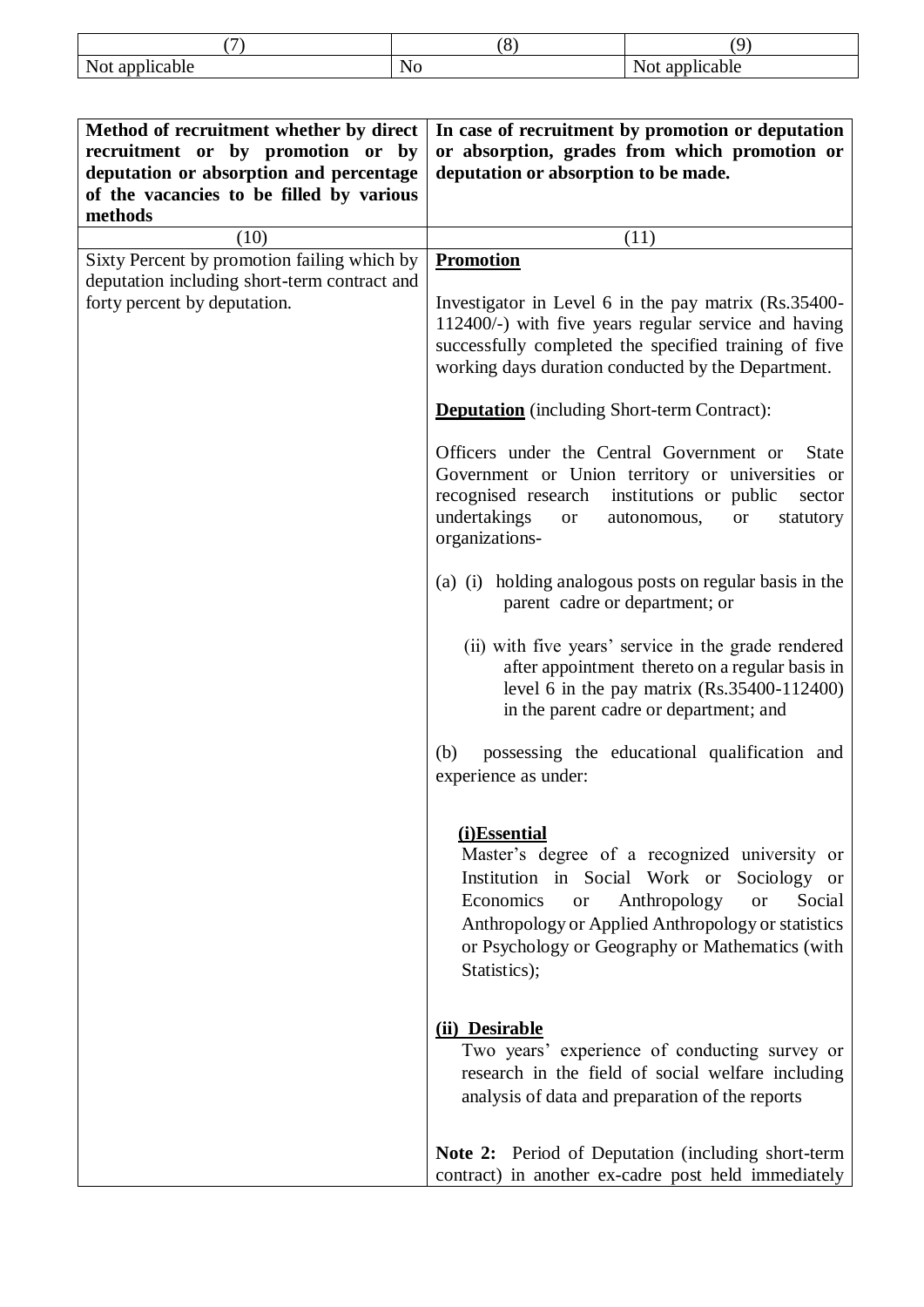|  | preceding this appointment in the same or some other<br>organisation or department of the Central Government<br>shall ordinarily not to exceed three years. The<br>Maximum age-limit for appointment by Deputation<br>(including short-term contract) shall be not exceeding<br>fifty-six years as on the closing date of receipt of<br>applications. |
|--|-------------------------------------------------------------------------------------------------------------------------------------------------------------------------------------------------------------------------------------------------------------------------------------------------------------------------------------------------------|
|--|-------------------------------------------------------------------------------------------------------------------------------------------------------------------------------------------------------------------------------------------------------------------------------------------------------------------------------------------------------|

| If a Departmental Promotion Committee exists, what is its<br>composition.                            | Circumstances in which Union<br><b>Public Service Commission to be</b> |
|------------------------------------------------------------------------------------------------------|------------------------------------------------------------------------|
|                                                                                                      | consulted in making recruitment.                                       |
| (12)                                                                                                 | (13)                                                                   |
| (I) Group 'B' Departmental Promotion Committee (for                                                  | Consultation with Union Public                                         |
| considering promotion) consisting of :-                                                              | Service Commission necessary                                           |
|                                                                                                      | while appointing an officer on                                         |
| (i) Director / Deputy Secretary, National Commission for<br>Scheduled Tribes - Chairman              | Deputation (Including short-term<br>contract).                         |
|                                                                                                      |                                                                        |
| (ii) Under Secretary, National Commission for Scheduled Tribes<br>– Member                           |                                                                        |
| (iii) Under Secretary, Ministry of Tribal Affairs – <b>Member</b>                                    |                                                                        |
| II. Group 'B' Departmental Confirmation Committee (for<br>considering confirmation) consisting of :- |                                                                        |
| (i) Director / Deputy Secretary, National Commission for<br>Scheduled Tribes - Chairman              |                                                                        |
| (ii) Under Secretary, National Commission for Scheduled Tribes<br>– Member                           |                                                                        |
| (iii) Under Secretary, Ministry of Tribal Affairs – <b>Member</b>                                    |                                                                        |

| Name of<br>post. | Number of<br>post. | <b>Classification.</b> | Level in the<br>pay matrix | Whether<br>selection<br>post<br><sub>or</sub><br>Non-<br>selection<br>post. | $Age - limit for direct$<br>recruits    |
|------------------|--------------------|------------------------|----------------------------|-----------------------------------------------------------------------------|-----------------------------------------|
| $\left(1\right)$ | (2)                | (3)                    | $\left( 4\right)$          | (5)                                                                         | (6)                                     |
| Investigator     | $10*(2021)$        | <b>General Central</b> | Level-6                    | <b>Not</b>                                                                  | Not exceeding                           |
|                  | *Subject to        | Service, Group         | $(Rs.35400-$               | Applicable                                                                  | 30 years.                               |
|                  | variation          | $B$ , 'Non-            | $112400/-$ )               |                                                                             | (Relaxable for Government)              |
|                  | depending          | Gazetted' Non-         |                            |                                                                             | servants' upto five years in            |
|                  | upon               | Ministerial.           |                            |                                                                             | with<br>accordance<br>the               |
|                  | workload.          |                        |                            |                                                                             | orders<br>instructions<br><sub>or</sub> |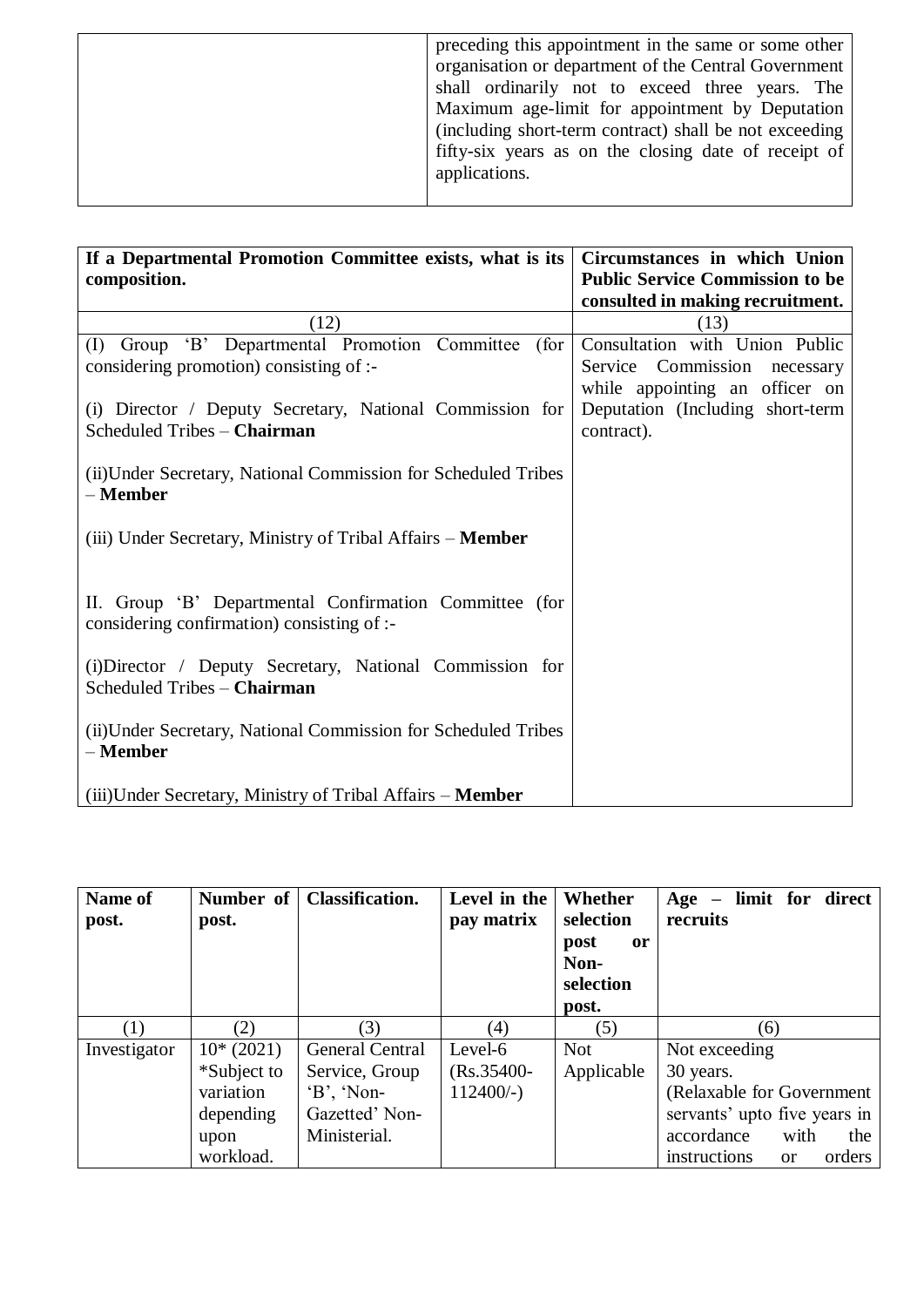|  |  | by<br>Central<br>the<br>issued |
|--|--|--------------------------------|
|  |  | Government.)                   |
|  |  |                                |
|  |  | Note: The crucial date for     |
|  |  | determining the age-limit      |
|  |  | shall be the closing date of   |
|  |  | receipt of applications from   |
|  |  | candidates in India and not    |
|  |  | the closing date prescribed    |
|  |  | those in Assam,<br>for         |
|  |  | Meghalaya,<br>Arunachal        |
|  |  | Pradesh,<br>Mizoram,           |
|  |  | Manipur,<br>Nagaland,          |
|  |  | Tripura, Sikkim, Ladakh        |
|  |  | Division of Jammu and          |
|  |  | Kashmir State, Lahaul and      |
|  |  | Spiti district and Pangi Sub-  |
|  |  | Division of Chamba district    |
|  |  | Himachal<br>of<br>Pradesh,     |
|  |  | Union<br>territory<br>of       |
|  |  | Andaman and Nicobar            |
|  |  | Islands or Union territory of  |
|  |  | Lakshadweep.                   |

| Educational and other qualifications required for direct<br>recruits.                                                                                                                                                                                    | Whether<br>and<br>age<br>educational<br>qualifications<br>prescribed for direct<br>recruits will apply in<br>the case of promotes. | <b>Period</b><br>of<br>if<br>probation,<br>any. |
|----------------------------------------------------------------------------------------------------------------------------------------------------------------------------------------------------------------------------------------------------------|------------------------------------------------------------------------------------------------------------------------------------|-------------------------------------------------|
| (7)                                                                                                                                                                                                                                                      | (8)                                                                                                                                | (9)                                             |
| Master's Degree of a recognized University or Institution in<br>Social Work or Sociology or Economics or Anthropology or<br>Social Anthropology or Applied Anthropology or Statistics<br>or Psychology or Geography or Mathematics (with<br>statistics). | No applicable                                                                                                                      | 2 years                                         |

| Method of recruitment whether by direct recruitment or by<br>promotion or by deputation or absorption and percentage of the<br>vacancies to be filled by various methods. | In case of recruitment by<br>promotion or deputation or<br>absorption, grades from<br>which<br>promotion<br>or<br>deputation or absorption to<br>be made. |
|---------------------------------------------------------------------------------------------------------------------------------------------------------------------------|-----------------------------------------------------------------------------------------------------------------------------------------------------------|
| (10)                                                                                                                                                                      | (11)                                                                                                                                                      |
| By hundred percent direct recruitment.                                                                                                                                    | Not Applicable                                                                                                                                            |
| Note: Vacancies caused by the incumbent being away on deputation or                                                                                                       |                                                                                                                                                           |
| long illness or study leave or under other circumstance for duration of                                                                                                   |                                                                                                                                                           |
| one year or more may be filled on deputation basis from officers of                                                                                                       |                                                                                                                                                           |